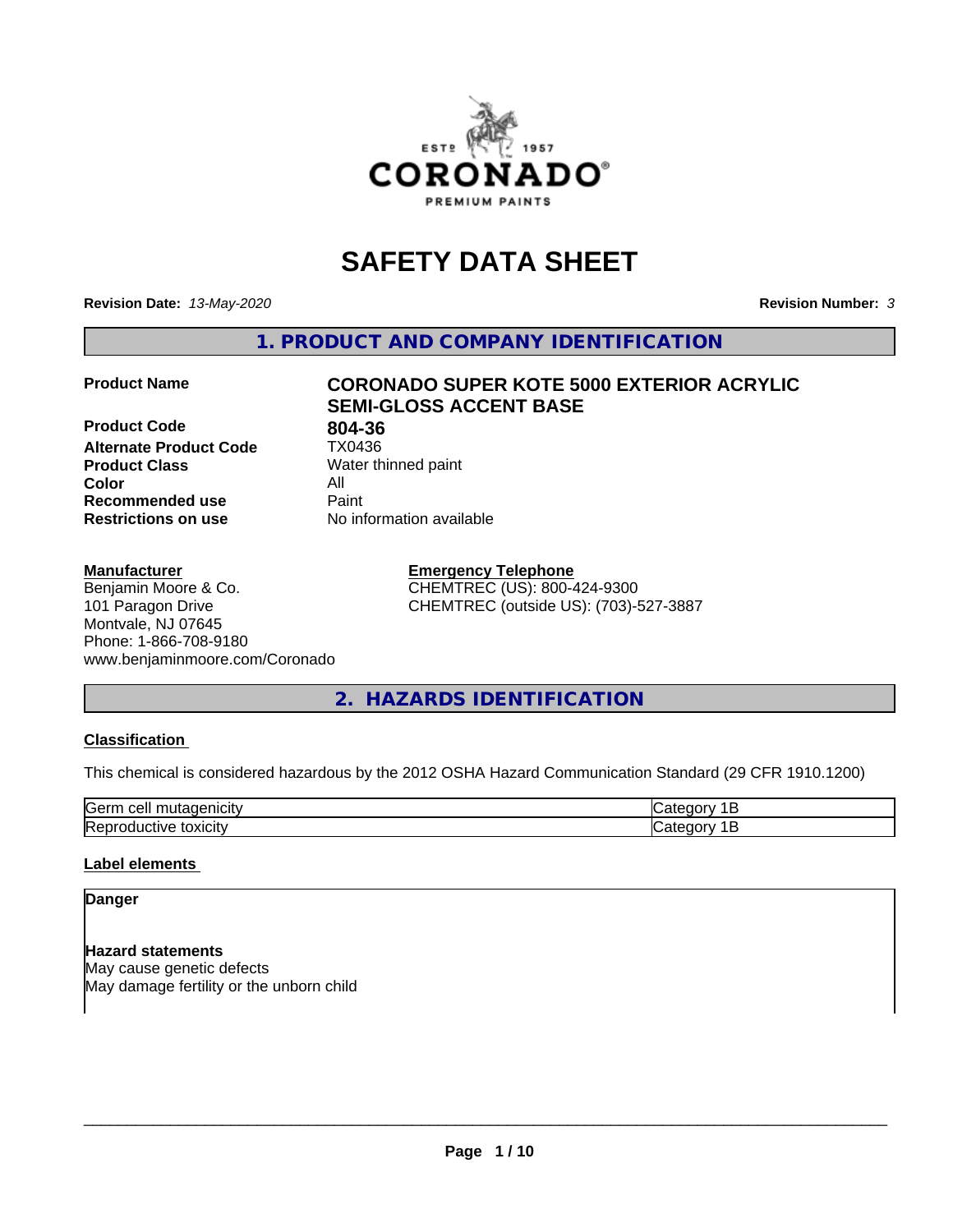

**Appearance** liquid **Odor in the original of the original of the original of the original of the original of the original of the original of the original of the original of the original of the original of the original of t** 

#### **Precautionary Statements - Prevention**

Obtain special instructions before use Do not handle until all safety precautions have been read and understood Use personal protective equipment as required

#### **Precautionary Statements - Response**

IF exposed or concerned: Get medical advice/attention

#### **Precautionary Statements - Storage**

Store locked up

#### **Precautionary Statements - Disposal**

Dispose of contents/container to an approved waste disposal plant

#### **Hazards not otherwise classified (HNOC)**

Not applicable

#### **Other information**

No information available

# **3. COMPOSITION INFORMATION ON COMPONENTS**

\_\_\_\_\_\_\_\_\_\_\_\_\_\_\_\_\_\_\_\_\_\_\_\_\_\_\_\_\_\_\_\_\_\_\_\_\_\_\_\_\_\_\_\_\_\_\_\_\_\_\_\_\_\_\_\_\_\_\_\_\_\_\_\_\_\_\_\_\_\_\_\_\_\_\_\_\_\_\_\_\_\_\_\_\_\_\_\_\_\_\_\_\_

| <b>Chemical name</b>                                                         | <b>CAS No.</b> | Weight-%    |
|------------------------------------------------------------------------------|----------------|-------------|
| Kaolin                                                                       | 1332-58-7      | $5 - 10$    |
| Propanoic acid, 2-methyl-, monoester with<br>2,2,4-trimethyl-1,3-pentanediol | 25265-77-4     | 1 - 5       |
| Propylene glycol                                                             | 57-55-6        | - 5         |
| Sodium C14-C16 olefin sulfonate                                              | 68439-57-6     | $0.1 - 0.5$ |
| Ammonia                                                                      | 7664-41-7      | $0.1 - 0.5$ |
| Carbamic acid, 1H-benzimidazol-2-yl-, methyl<br>ester                        | 10605-21-7     | $0.1 - 0.5$ |

# **4. FIRST AID MEASURES**

| If symptoms persist, call a physician. Show this safety data sheet to the doctor in<br>attendance. |
|----------------------------------------------------------------------------------------------------|
| Rinse thoroughly with plenty of water for at least 15 minutes and consult a<br>physician.          |
| Wash off immediately with soap and plenty of water while removing all                              |
|                                                                                                    |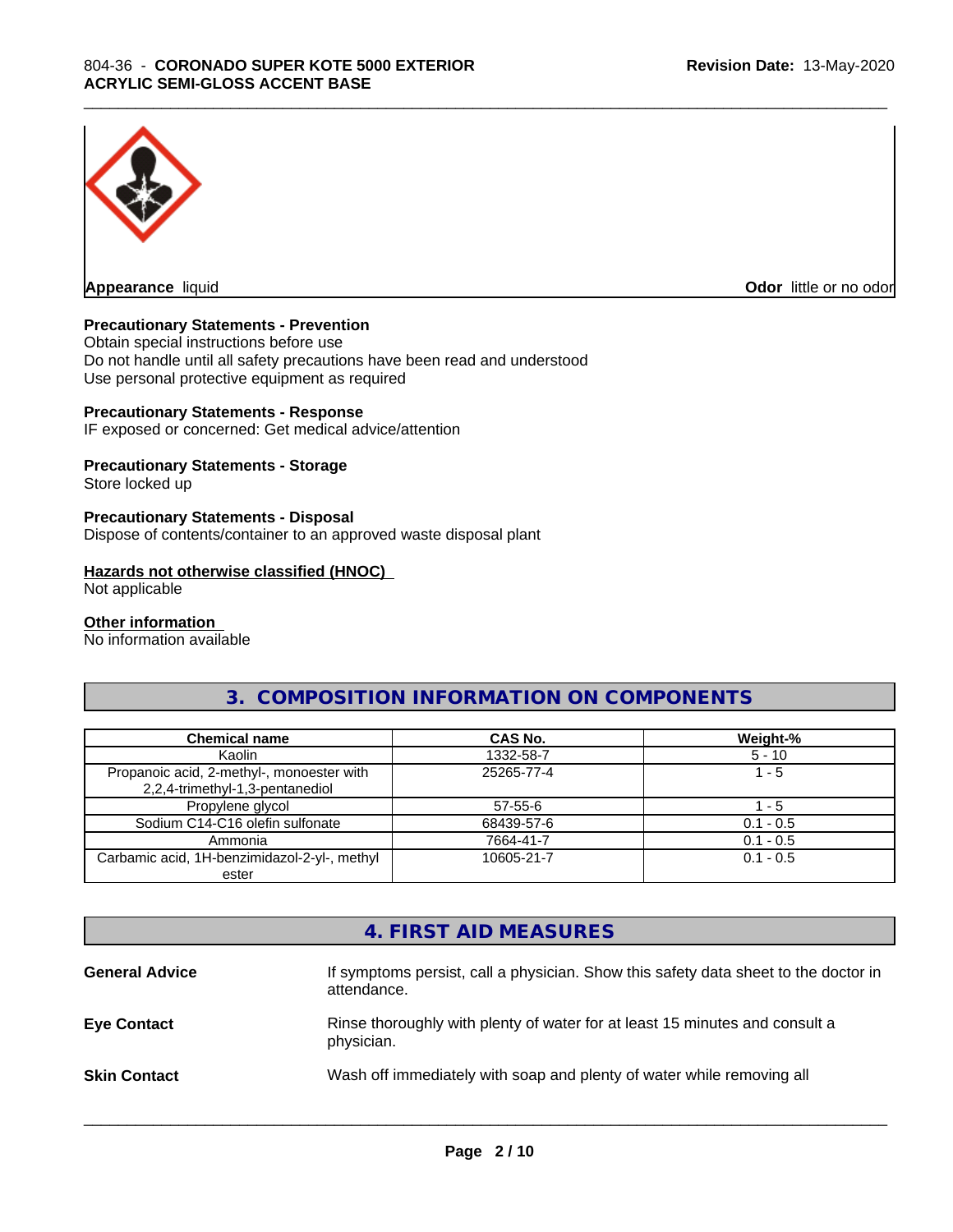|                                                                                                                                                   |                                      | contaminated clothes and shoes.                                                                                                              |                                                                                                            |                                                                                  |  |
|---------------------------------------------------------------------------------------------------------------------------------------------------|--------------------------------------|----------------------------------------------------------------------------------------------------------------------------------------------|------------------------------------------------------------------------------------------------------------|----------------------------------------------------------------------------------|--|
| <b>Inhalation</b>                                                                                                                                 |                                      | Move to fresh air. If symptoms persist, call a physician.                                                                                    |                                                                                                            |                                                                                  |  |
| Ingestion                                                                                                                                         |                                      | if necessary.                                                                                                                                |                                                                                                            | Clean mouth with water and afterwards drink plenty of water. Consult a physician |  |
| <b>Most Important</b>                                                                                                                             | <b>Symptoms/Effects</b>              | None known.                                                                                                                                  |                                                                                                            |                                                                                  |  |
|                                                                                                                                                   | <b>Notes To Physician</b>            |                                                                                                                                              | Treat symptomatically.                                                                                     |                                                                                  |  |
|                                                                                                                                                   |                                      | 5. FIRE-FIGHTING MEASURES                                                                                                                    |                                                                                                            |                                                                                  |  |
| <b>Suitable Extinguishing Media</b><br>Protective equipment and precautions for firefighters<br><b>Specific Hazards Arising From The Chemical</b> |                                      |                                                                                                                                              | Use extinguishing measures that are appropriate to local<br>circumstances and the surrounding environment. |                                                                                  |  |
|                                                                                                                                                   |                                      | As in any fire, wear self-contained breathing apparatus<br>pressure-demand, MSHA/NIOSH (approved or equivalent)<br>and full protective gear. |                                                                                                            |                                                                                  |  |
|                                                                                                                                                   |                                      | extreme heat.                                                                                                                                | Closed containers may rupture if exposed to fire or                                                        |                                                                                  |  |
|                                                                                                                                                   | Sensitivity to mechanical impact     |                                                                                                                                              | No                                                                                                         |                                                                                  |  |
|                                                                                                                                                   | Sensitivity to static discharge      |                                                                                                                                              | No                                                                                                         |                                                                                  |  |
| <b>Flash Point Data</b><br><b>Method</b>                                                                                                          | Flash point (°F)<br>Flash Point (°C) |                                                                                                                                              | Not applicable<br>Not applicable<br>Not applicable                                                         |                                                                                  |  |
|                                                                                                                                                   | <b>Flammability Limits In Air</b>    |                                                                                                                                              |                                                                                                            |                                                                                  |  |
| Lower flammability limit:<br><b>Upper flammability limit:</b>                                                                                     |                                      | Not applicable<br>Not applicable                                                                                                             |                                                                                                            |                                                                                  |  |
| <u>NFPA</u>                                                                                                                                       | Health: 2                            | Flammability: 0                                                                                                                              | Instability: 0                                                                                             | <b>Special: Not Applicable</b>                                                   |  |
| <b>NFPA Legend</b><br>0 - Not Hazardous<br>1 - Slightly<br>2 - Moderate                                                                           |                                      |                                                                                                                                              |                                                                                                            |                                                                                  |  |

- 
- 3 High
- 4 Severe

*The ratings assigned are only suggested ratings, the contractor/employer has ultimate responsibilities for NFPA ratings where this system is used.*

*Additional information regarding the NFPA rating system is available from the National Fire Protection Agency (NFPA) at www.nfpa.org.*

# **6. ACCIDENTAL RELEASE MEASURES**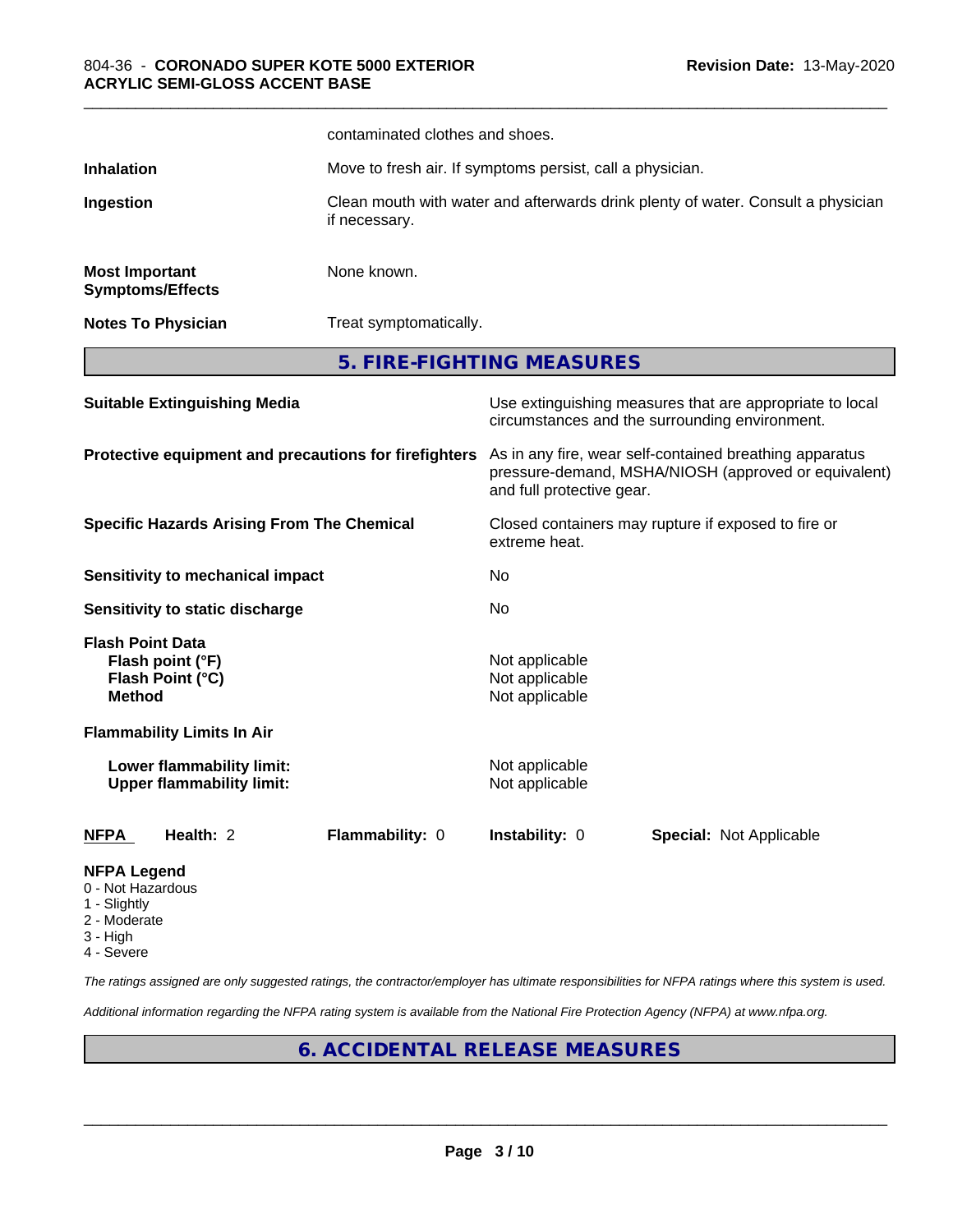| <b>Personal Precautions</b>      | Avoid contact with skin, eyes and clothing. Ensure adequate ventilation.                                                                                                         |  |  |
|----------------------------------|----------------------------------------------------------------------------------------------------------------------------------------------------------------------------------|--|--|
| <b>Other Information</b>         | Prevent further leakage or spillage if safe to do so.                                                                                                                            |  |  |
| <b>Environmental precautions</b> | See Section 12 for additional Ecological Information.                                                                                                                            |  |  |
| <b>Methods for Cleaning Up</b>   | Soak up with inert absorbent material. Sweep up and shovel into suitable<br>containers for disposal.                                                                             |  |  |
|                                  | 7. HANDLING AND STORAGE                                                                                                                                                          |  |  |
| Handling                         | Avoid contact with skin, eyes and clothing. Avoid breathing vapors, spray mists or<br>sanding dust. In case of insufficient ventilation, wear suitable respiratory<br>equipment. |  |  |
| <b>Storage</b>                   | Keep container tightly closed. Keep out of the reach of children.                                                                                                                |  |  |
| <b>Incompatible Materials</b>    | No information available                                                                                                                                                         |  |  |
|                                  |                                                                                                                                                                                  |  |  |

**8. EXPOSURE CONTROLS/PERSONAL PROTECTION**

#### **Exposure Limits**

| <b>Chemical name</b> | <b>ACGIH TLV</b>                           | <b>OSHA PEL</b>           |
|----------------------|--------------------------------------------|---------------------------|
| Kaolin               | TWA: 2 $mg/m3$ particulate matter          | 15 mg/m $3$ - TWA         |
|                      | containing no asbestos and <1%             | $5 \text{ mg/m}^3$ - TWA  |
|                      | crystalline silica, respirable particulate |                           |
|                      | matter                                     |                           |
| Ammonia              | STEL: 35 ppm                               | 50 ppm - TWA              |
|                      | TWA: 25 ppm                                | $35 \text{ mg/m}^3$ - TWA |

#### **Legend**

ACGIH - American Conference of Governmental Industrial Hygienists Exposure Limits OSHA - Occupational Safety & Health Administration Exposure Limits N/E - Not Established

**Engineering Measures** Ensure adequate ventilation, especially in confined areas. **Personal Protective Equipment Eye/Face Protection** Safety glasses with side-shields. **Skin Protection** Protective gloves and impervious clothing. **Respiratory Protection** Use only with adequate ventilation. In operations where exposure limits are exceeded, use a NIOSH approved respirator that has been selected by a technically qualified person for the specific work conditions. When spraying the product or applying in confined areas, wear a NIOSH approved respirator specified for paint spray or organic vapors. **Hygiene Measures** Avoid contact with skin, eyes and clothing. Remove and wash contaminated clothing before re-use. Wash thoroughly after handling.

# **9. PHYSICAL AND CHEMICAL PROPERTIES**

**Appearance** liquid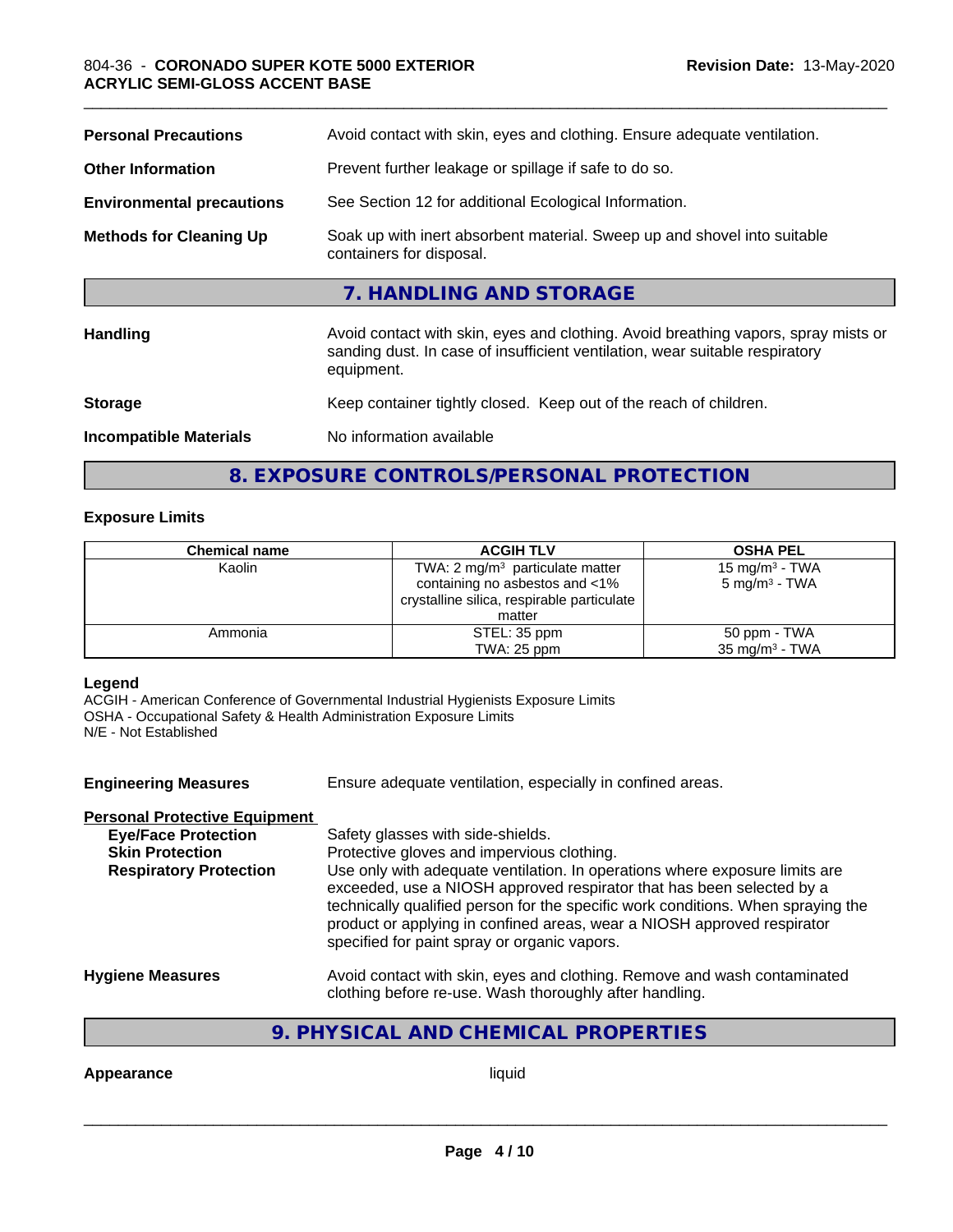**Odor Odor** little or no odor<br> **Odor Threshold Containery of the Containery of the Containery of the Containery of the Containery of the Containery of the Containery of the Containery of the Containery of the Container Density (Ibs/gal)** 9.15 - 9.25<br> **Specific Gravity** 1.10 - 1.12 **Specific Gravity pH pH**  $\blacksquare$ **Viscosity (cps)** No information available in the Viscosity (cps) **Solubility(ies)** No information available **Evaporation Rate No information available No information available Vapor pressure** No information available in the North Mondon available in the North Mondon available in the North Mondon available in the North Mondon available in the North Mondon available in the North Mondon available **Vapor density No information available No** information available **Wt. % Solids** 35 - 45 **Vol. % Solids** 25 - 35 **Wt. % Volatiles Vol. % Volatiles** 65 - 75 **VOC Regulatory Limit (g/L)** < 100 **Boiling Point (°F)** 212 **Boiling Point (°C)** 100 **Freezing point (°F)** 32 **Freezing Point (°C)** 0 **Flash point (°F)** Not applicable **Flash Point (°C)** Not applicable **Method**<br> **Flammability (solid, gas)**<br> **Example 2018** Not applicable **Flammability (solid, gas)**<br> **Commability limit:**<br>
Upper flammability limit:<br>
Not applicable **Upper flammability limit:**<br> **Lower flammability limit:**<br>
Not applicable<br>
Not applicable **Lower flammability limit:**<br> **Autoignition Temperature (°F)** Not applicable havailable **Autoignition Temperature (°F)**<br> **Autoignition Temperature (°C)** No information available **Autoignition Temperature (°C) Decomposition Temperature (°F)** No information available **Decomposition Temperature (°C)** No information available **Partition coefficient Contract Contract Contract Contract Contract Contract Contract Contract Contract Contract Contract Contract Contract Contract Contract Contract Contract Contract Contract Contract Contract Contract** 

**No information available**<br>9.15 - 9.25 **No information available** 

\_\_\_\_\_\_\_\_\_\_\_\_\_\_\_\_\_\_\_\_\_\_\_\_\_\_\_\_\_\_\_\_\_\_\_\_\_\_\_\_\_\_\_\_\_\_\_\_\_\_\_\_\_\_\_\_\_\_\_\_\_\_\_\_\_\_\_\_\_\_\_\_\_\_\_\_\_\_\_\_\_\_\_\_\_\_\_\_\_\_\_\_\_

# **10. STABILITY AND REACTIVITY**

| <b>Reactivity</b>                         | Not Applicable                           |
|-------------------------------------------|------------------------------------------|
| <b>Chemical Stability</b>                 | Stable under normal conditions.          |
| <b>Conditions to avoid</b>                | Prevent from freezing.                   |
| <b>Incompatible Materials</b>             | No materials to be especially mentioned. |
| <b>Hazardous Decomposition Products</b>   | None under normal use.                   |
| <b>Possibility of hazardous reactions</b> | None under normal conditions of use.     |

## **11. TOXICOLOGICAL INFORMATION**

**Product Information**

**Information on likely routes of exposure**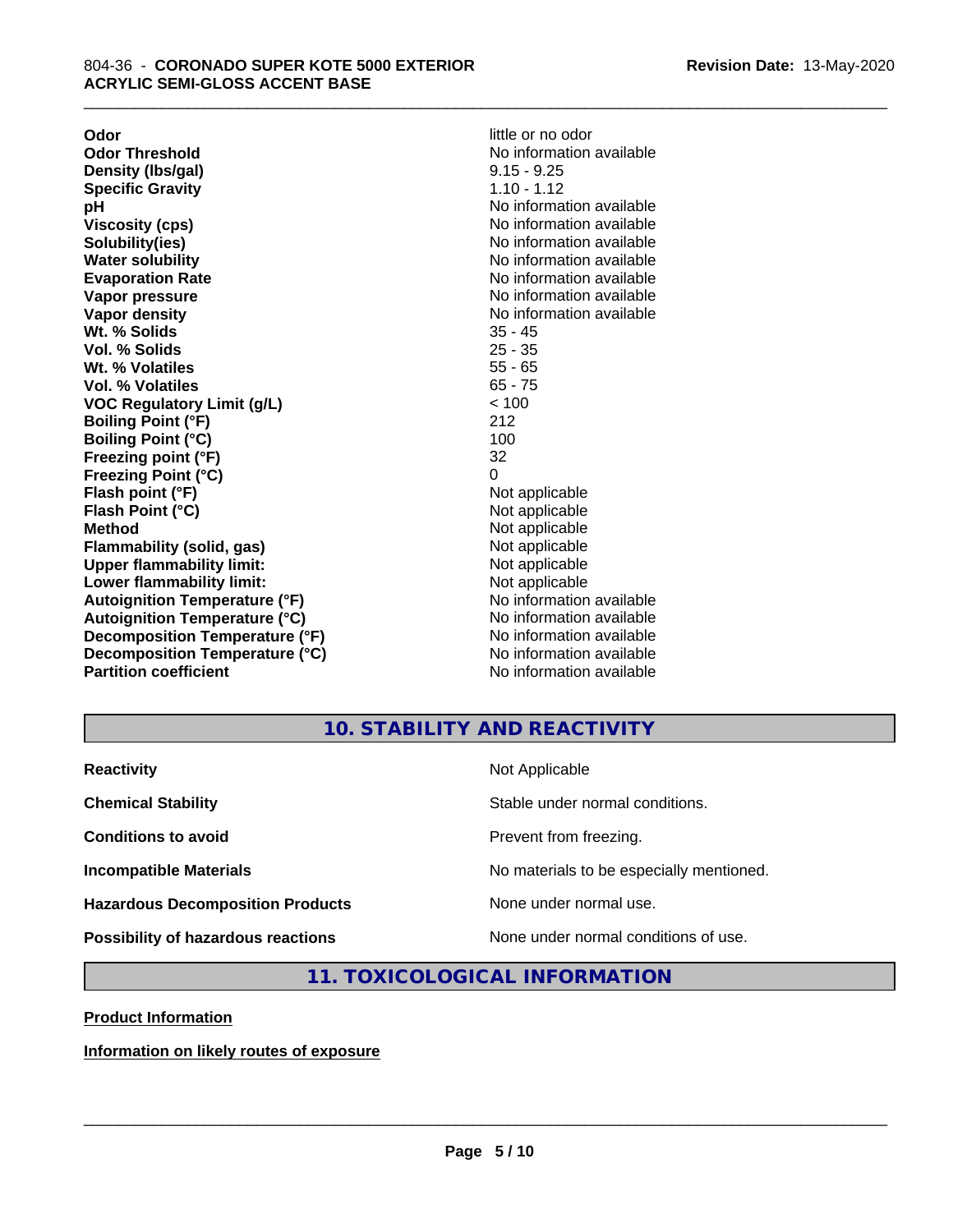| <b>Principal Routes of Exposure</b> | Eye contact, skin contact and inhalation.                                                                       |  |  |
|-------------------------------------|-----------------------------------------------------------------------------------------------------------------|--|--|
| <b>Acute Toxicity</b>               |                                                                                                                 |  |  |
| <b>Product Information</b>          | No information available                                                                                        |  |  |
|                                     | Symptoms related to the physical, chemical and toxicological characteristics                                    |  |  |
| <b>Symptoms</b>                     | No information available                                                                                        |  |  |
|                                     | Delayed and immediate effects as well as chronic effects from short and long-term exposure                      |  |  |
| Eye contact                         | May cause slight irritation.                                                                                    |  |  |
| <b>Skin contact</b>                 | Substance may cause slight skin irritation. Prolonged or repeated contact may dry<br>skin and cause irritation. |  |  |
| <b>Inhalation</b>                   | May cause irritation of respiratory tract.                                                                      |  |  |
| Ingestion                           | Ingestion may cause gastrointestinal irritation, nausea, vomiting and diarrhea.                                 |  |  |
| <b>Sensitization</b>                | No information available                                                                                        |  |  |
| <b>Neurological Effects</b>         | No information available.                                                                                       |  |  |
| <b>Mutagenic Effects</b>            | Suspected of causing genetic defects.                                                                           |  |  |
| <b>Reproductive Effects</b>         | May damage fertility or the unborn child.                                                                       |  |  |
| <b>Developmental Effects</b>        | No information available.                                                                                       |  |  |
| <b>Target organ effects</b>         | No information available.                                                                                       |  |  |
| <b>STOT - single exposure</b>       | No information available.                                                                                       |  |  |
| <b>STOT - repeated exposure</b>     | No information available.                                                                                       |  |  |
| Other adverse effects               | No information available.                                                                                       |  |  |
| <b>Aspiration Hazard</b>            | No information available                                                                                        |  |  |

\_\_\_\_\_\_\_\_\_\_\_\_\_\_\_\_\_\_\_\_\_\_\_\_\_\_\_\_\_\_\_\_\_\_\_\_\_\_\_\_\_\_\_\_\_\_\_\_\_\_\_\_\_\_\_\_\_\_\_\_\_\_\_\_\_\_\_\_\_\_\_\_\_\_\_\_\_\_\_\_\_\_\_\_\_\_\_\_\_\_\_\_\_

**Numerical measures of toxicity**

**The following values are calculated based on chapter 3.1 of the GHS document**

| ATEmix (oral)                 | 196277 mg/kg |
|-------------------------------|--------------|
| <b>ATEmix (dermal)</b>        | 632206 mg/kg |
| ATEmix (inhalation-dust/mist) | 356.9 mg/L   |

#### **Component Information**

| Chemical name                                                                                 | Oral LD50                                    | Dermal LD50                                                      | Inhalation LC50        |
|-----------------------------------------------------------------------------------------------|----------------------------------------------|------------------------------------------------------------------|------------------------|
| Kaolin<br>1332-58-7                                                                           | $> 5000$ mg/kg (Rat)                         | $>$ 5000 mg/kg (Rat)                                             |                        |
| Propanoic acid, 2-methyl-,<br>monoester with<br>2,2,4-trimethyl-1,3-pentanediol<br>25265-77-4 | $=$ 3200 mg/kg (Rat)                         | $> 15200$ mg/kg (Rat)                                            |                        |
| Propylene glycol<br>$57-55-6$                                                                 | $= 20$ g/kg (Rat)                            | $= 20800$ mg/kg (Rabbit)                                         |                        |
| Sodium C14-C16 olefin sulfonate<br>68439-57-6                                                 | $= 2220$ mg/kg (Rat)                         | $> 740$ mg/kg (Rabbit)                                           |                        |
| Ammonia<br>7664-41-7                                                                          | $=$ 350 mg/kg (Rat)                          |                                                                  | $= 2000$ ppm (Rat) 4 h |
| Carbamic acid.<br>1H-benzimidazol-2-yl-, methyl ester<br>10605-21-7                           | $>$ 5050 mg/kg (Rat)<br>$= 6400$ mg/kg (Rat) | $> 10000$ mg/kg (Rabbit) = 2 g/kg<br>$Rat$ = 8500 mg/kg (Rabbit) |                        |

# **Chronic Toxicity**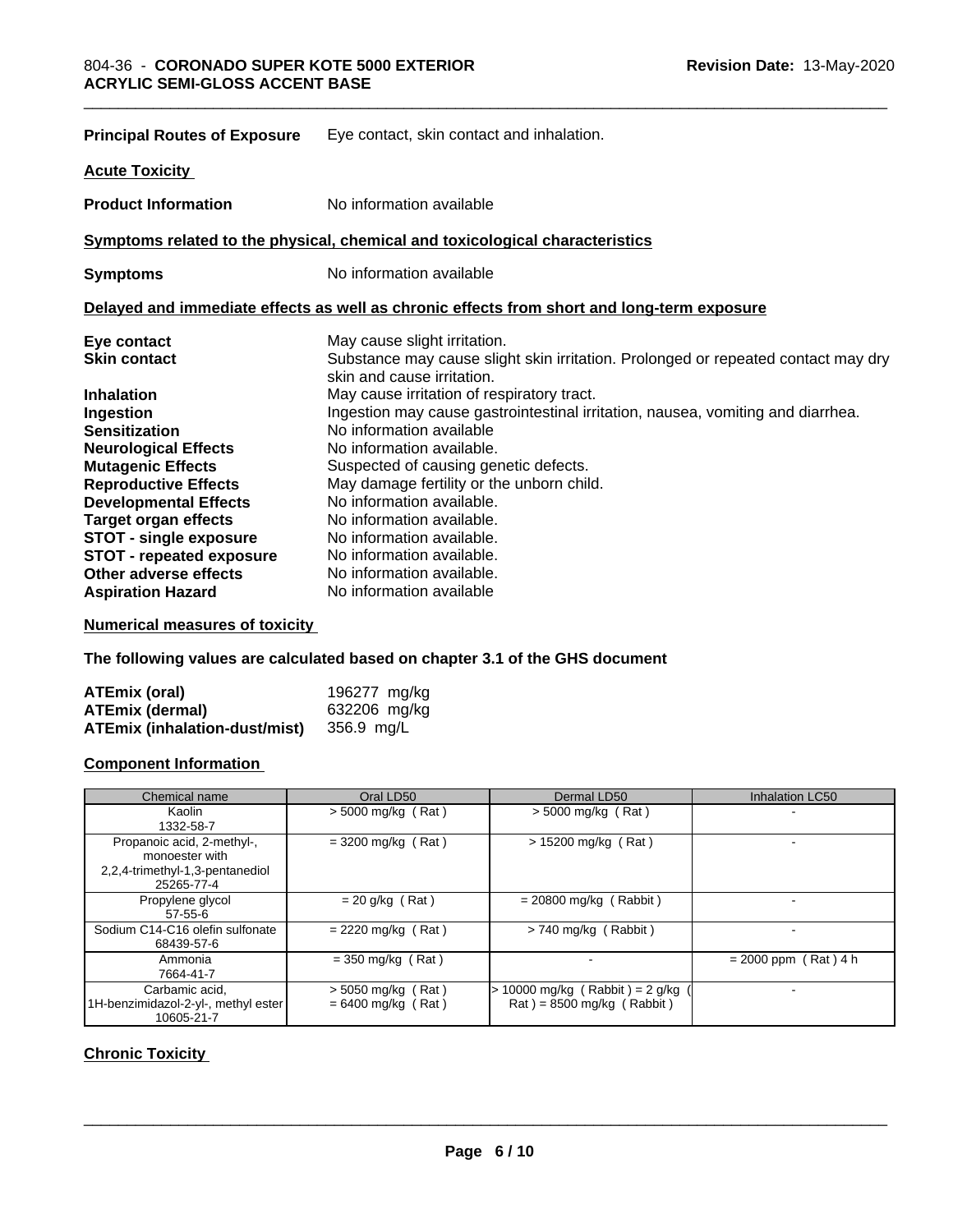#### **Carcinogenicity**

*There are no known carcinogenic chemicals in this product above reportable levels.*

**12. ECOLOGICAL INFORMATION**

\_\_\_\_\_\_\_\_\_\_\_\_\_\_\_\_\_\_\_\_\_\_\_\_\_\_\_\_\_\_\_\_\_\_\_\_\_\_\_\_\_\_\_\_\_\_\_\_\_\_\_\_\_\_\_\_\_\_\_\_\_\_\_\_\_\_\_\_\_\_\_\_\_\_\_\_\_\_\_\_\_\_\_\_\_\_\_\_\_\_\_\_\_

#### **Ecotoxicity Effects**

The environmental impact of this product has not been fully investigated.

#### **Product Information**

# **Acute Toxicity to Fish**

No information available

#### **Acute Toxicity to Aquatic Invertebrates**

No information available

#### **Acute Toxicity to Aquatic Plants**

No information available

#### **Persistence / Degradability**

No information available.

#### **Bioaccumulation**

There is no data for this product.

#### **Mobility in Environmental Media**

No information available.

#### **Ozone**

No information available

#### **Component Information**

#### **Acute Toxicity to Fish**

Propylene glycol LC50: 710 mg/L (Fathead Minnow - 96 hr.) Carbamic acid, 1H-benzimidazol-2-yl-, methyl ester LC50: 1.5 mg/L (Rainbow Trout - 96 hr.)

#### **Acute Toxicity to Aquatic Invertebrates**

Propylene glycol EC50: > 10000 mg/L (Daphnia magna - 24 hr.) Carbamic acid, 1H-benzimidazol-2-yl-, methyl ester LC50: 0.22 mg/L (water flea - 48 hr.)

**Acute Toxicity to Aquatic Plants** No information available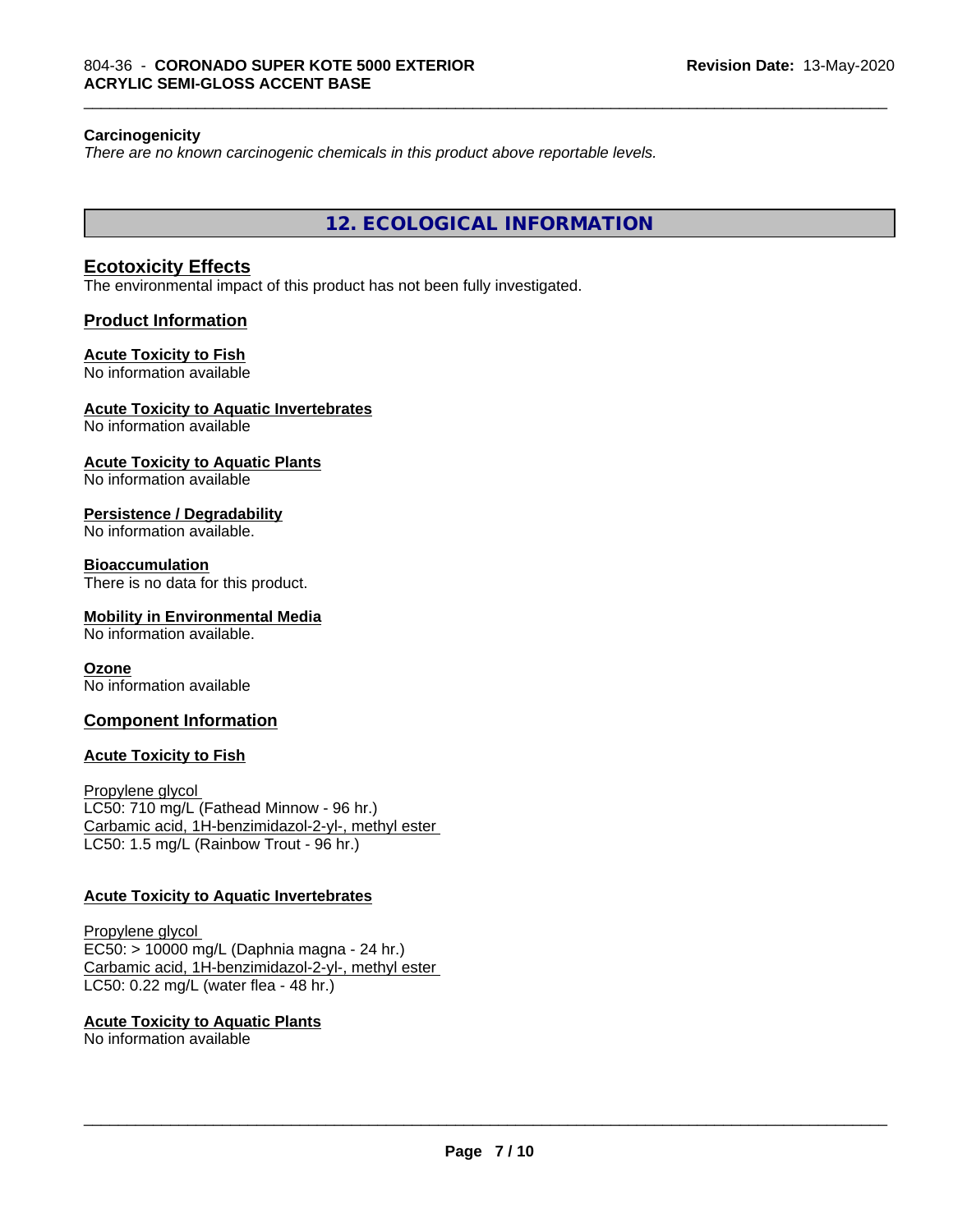| 13. DISPOSAL CONSIDERATIONS                                                                                                                                                                                               |
|---------------------------------------------------------------------------------------------------------------------------------------------------------------------------------------------------------------------------|
| Dispose of in accordance with federal, state, and local regulations. Local<br>requirements may vary, consult your sanitation department or state-designated<br>environmental protection agency for more disposal options. |
| 14. TRANSPORT INFORMATION                                                                                                                                                                                                 |
| Not regulated                                                                                                                                                                                                             |
| Not regulated                                                                                                                                                                                                             |
| Not regulated                                                                                                                                                                                                             |
| <b>15. REGULATORY INFORMATION</b>                                                                                                                                                                                         |
|                                                                                                                                                                                                                           |

\_\_\_\_\_\_\_\_\_\_\_\_\_\_\_\_\_\_\_\_\_\_\_\_\_\_\_\_\_\_\_\_\_\_\_\_\_\_\_\_\_\_\_\_\_\_\_\_\_\_\_\_\_\_\_\_\_\_\_\_\_\_\_\_\_\_\_\_\_\_\_\_\_\_\_\_\_\_\_\_\_\_\_\_\_\_\_\_\_\_\_\_\_

#### **International Inventories**

| <b>TSCA: United States</b> | Yes - All components are listed or exempt. |
|----------------------------|--------------------------------------------|
| <b>DSL: Canada</b>         | Yes - All components are listed or exempt. |

# **Federal Regulations**

#### **SARA 311/312 hazardous categorization**

| Acute health hazard               | Nο  |
|-----------------------------------|-----|
| Chronic Health Hazard             | Yes |
| Fire hazard                       | N٥  |
| Sudden release of pressure hazard | N٥  |
| Reactive Hazard                   | Nο  |

#### **SARA 313**

Section 313 of Title III of the Superfund Amendments and Reauthorization Act of 1986 (SARA). This product contains a chemical or chemicals which are subject to the reporting requirements of the Act and Title 40 of the Code of Federal Regulations, Part 372:

*None*

**Clean Air Act,Section 112 Hazardous Air Pollutants (HAPs) (see 40 CFR 61)**

This product contains the following HAPs:

*None*

# **US State Regulations**

### **California Proposition 65**

**A** WARNING: Cancer and Reproductive Harm– www.P65warnings.ca.gov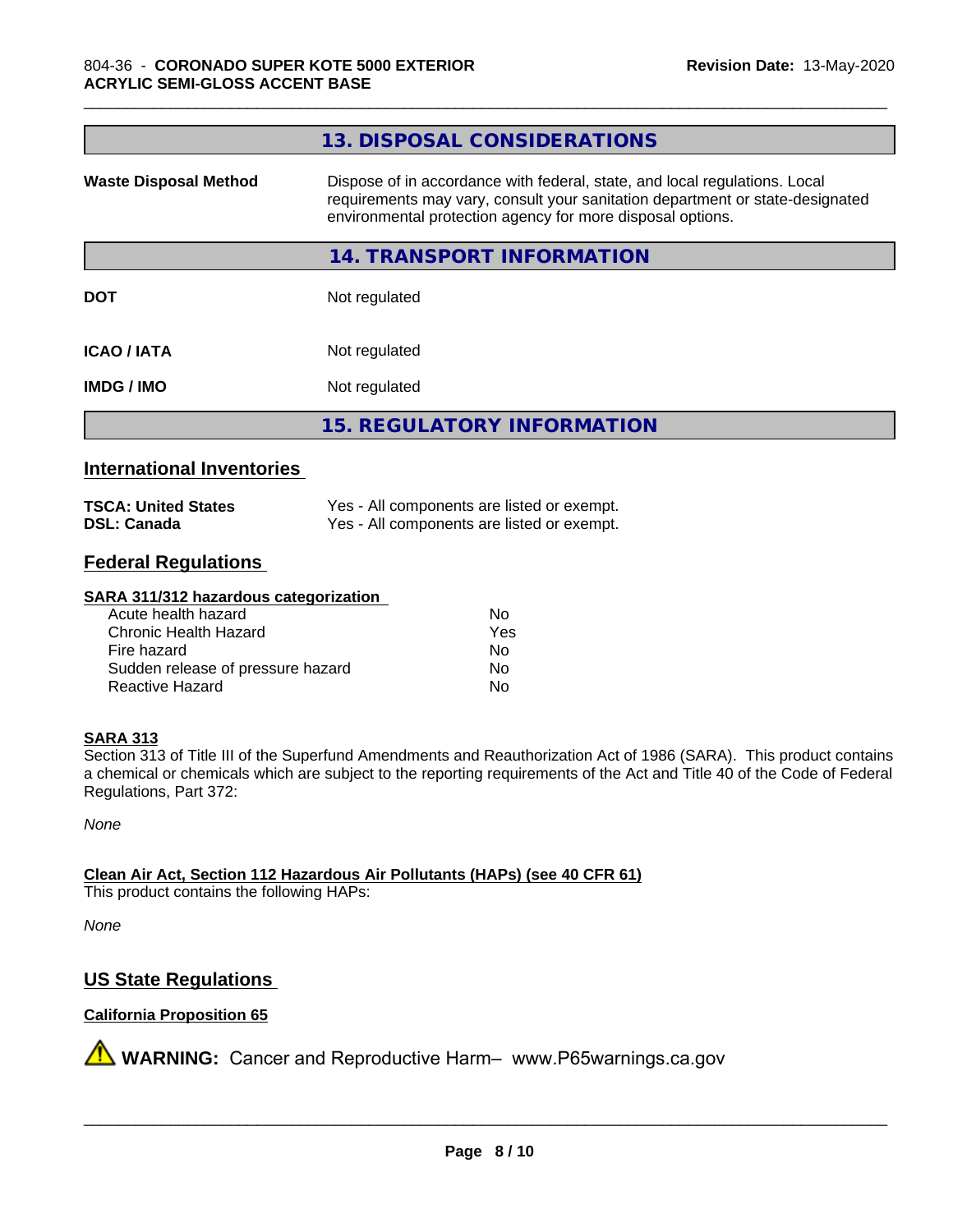#### **State Right-to-Know**

| <b>Chemical name</b>                  | <b>Massachusetts</b> | <b>New Jersey</b> | Pennsylvania |
|---------------------------------------|----------------------|-------------------|--------------|
| Kaolin                                |                      |                   |              |
| Propylene glycol                      |                      |                   |              |
| Carbamic acid, 1H-benzimidazol-2-yl-, |                      |                   |              |
| methyl ester                          |                      |                   |              |

\_\_\_\_\_\_\_\_\_\_\_\_\_\_\_\_\_\_\_\_\_\_\_\_\_\_\_\_\_\_\_\_\_\_\_\_\_\_\_\_\_\_\_\_\_\_\_\_\_\_\_\_\_\_\_\_\_\_\_\_\_\_\_\_\_\_\_\_\_\_\_\_\_\_\_\_\_\_\_\_\_\_\_\_\_\_\_\_\_\_\_\_\_

#### **Legend**

X - Listed

# **16. OTHER INFORMATION**

| HMIS | Health: $2^*$ | <b>Flammability: 0</b> | <b>Reactivity: 0 PPE: -</b> |  |
|------|---------------|------------------------|-----------------------------|--|
|      |               |                        |                             |  |

#### **HMIS Legend**

- 0 Minimal Hazard
- 1 Slight Hazard
- 2 Moderate Hazard
- 3 Serious Hazard
- 4 Severe Hazard
- Chronic Hazard
- X Consult your supervisor or S.O.P. for "Special" handling instructions.

*Note: The PPE rating has intentionally been left blank. Choose appropriate PPE that will protect employees from the hazards the material will present under the actual normal conditions of use.*

*Caution: HMISÒ ratings are based on a 0-4 rating scale, with 0 representing minimal hazards or risks, and 4 representing significant hazards or risks. Although HMISÒ ratings are not required on MSDSs under 29 CFR 1910.1200, the preparer, has chosen to provide them. HMISÒ ratings are to be used only in conjunction with a fully implemented HMISÒ program by workers who have received appropriate HMISÒ training. HMISÒ is a registered trade and service mark of the NPCA. HMISÒ materials may be purchased exclusively from J. J. Keller (800) 327-6868.*

 **WARNING!** If you scrape, sand, or remove old paint, you may release lead dust. LEAD IS TOXIC. EXPOSURE TO LEAD DUST CAN CAUSE SERIOUS ILLNESS, SUCH AS BRAIN DAMAGE, ESPECIALLY IN CHILDREN. PREGNANT WOMEN SHOULD ALSO AVOID EXPOSURE.Wear a NIOSH approved respirator to control lead exposure. Clean up carefully with a HEPA vacuum and a wet mop. Before you start, find out how to protect yourself and your family by contacting the National Lead Information Hotline at 1-800-424-LEAD or log on to www.epa.gov/lead.

| <b>Prepared By</b>                               | <b>Product Stewardship Department</b><br>Benjamin Moore & Co.<br>101 Paragon Drive<br>Montvale, NJ 07645<br>800-225-5554 |  |
|--------------------------------------------------|--------------------------------------------------------------------------------------------------------------------------|--|
| <b>Revision Date:</b><br><b>Revision Summary</b> | 13-May-2020<br>Not available                                                                                             |  |

Disclaimer

The information contained herein is presented in good faith and believed to be accurate as of the effective date shown above. This information is furnished without warranty of any kind. Employers should use this information only as a **supplement to other information gathered by them and must make independent determination of suitability and**